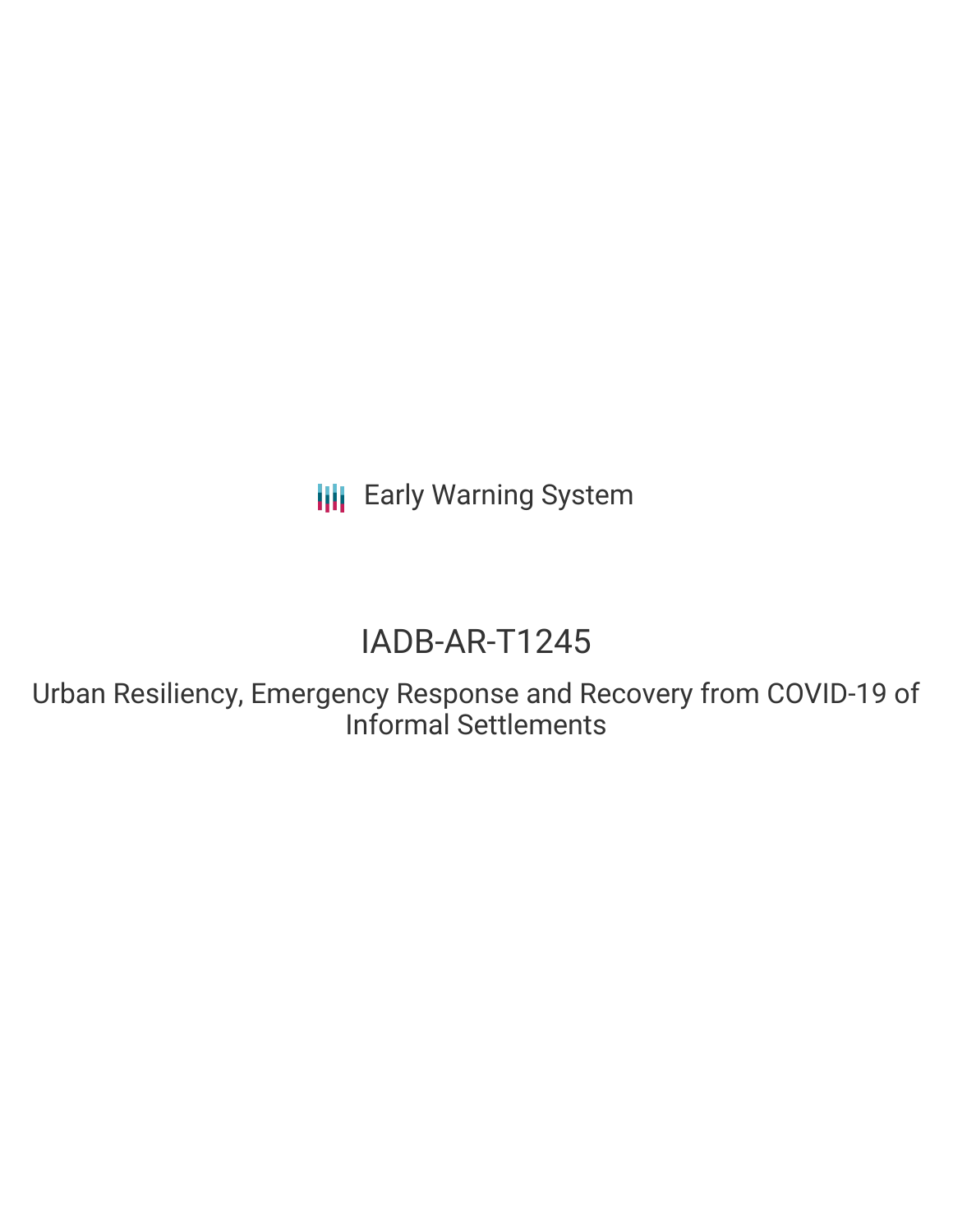

## **Quick Facts**

| <b>Countries</b>               | Argentina                                |
|--------------------------------|------------------------------------------|
| <b>Financial Institutions</b>  | Inter-American Development Bank (IADB)   |
| <b>Status</b>                  | Approved                                 |
| <b>Bank Risk Rating</b>        | C.                                       |
| <b>Sectors</b>                 | Education and Health, Law and Government |
| <b>Investment Type(s)</b>      | Grant                                    |
| <b>Investment Amount (USD)</b> | \$0.39 million                           |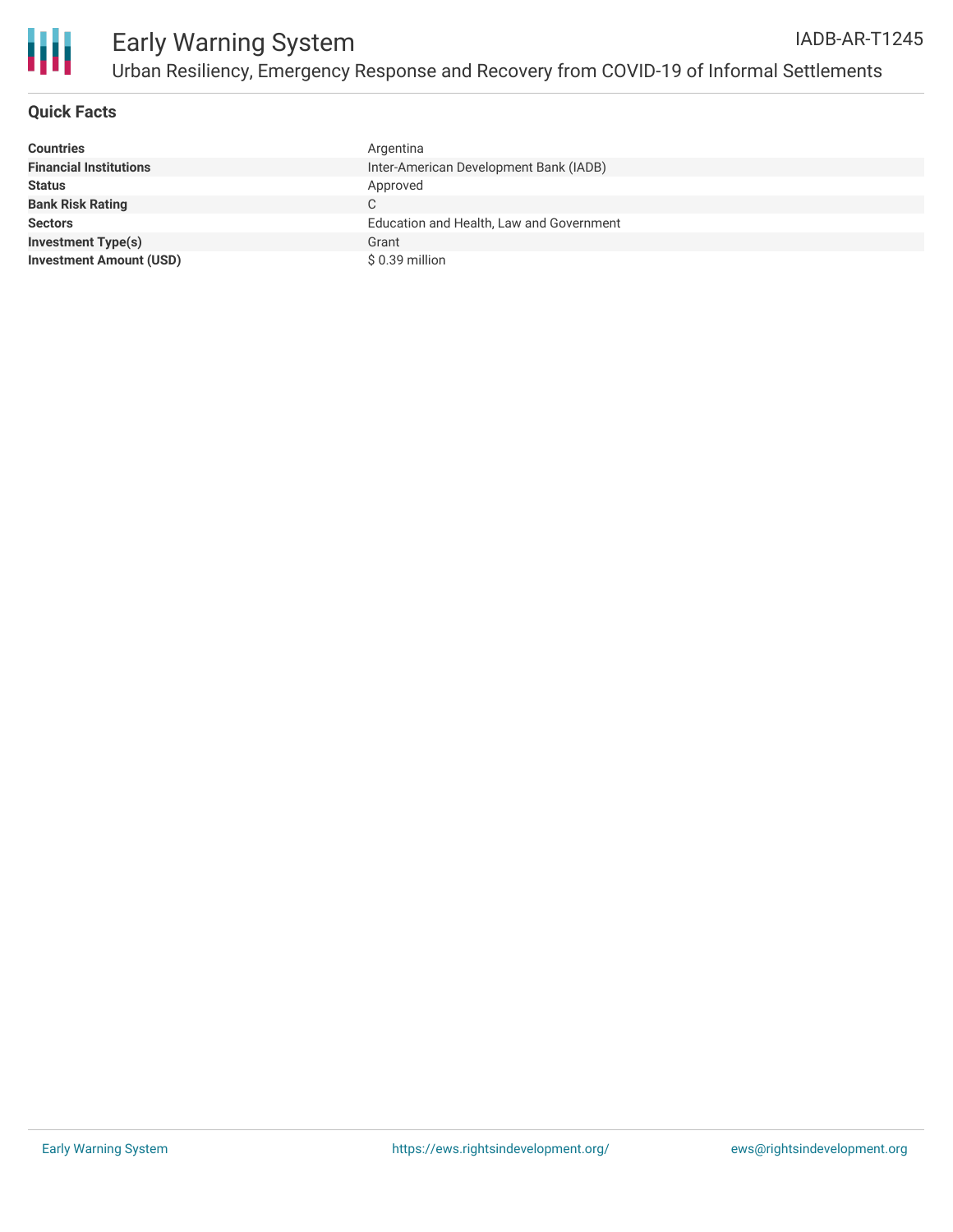

## **Project Description**

According to IADB website, this Technical Cooperation aims to contribute to the development of mitigation strategies and measures to reduce the impacts of COVID-19 on informal urban settlements, both in emergency and recovery, through a pilot project within Barrio 31.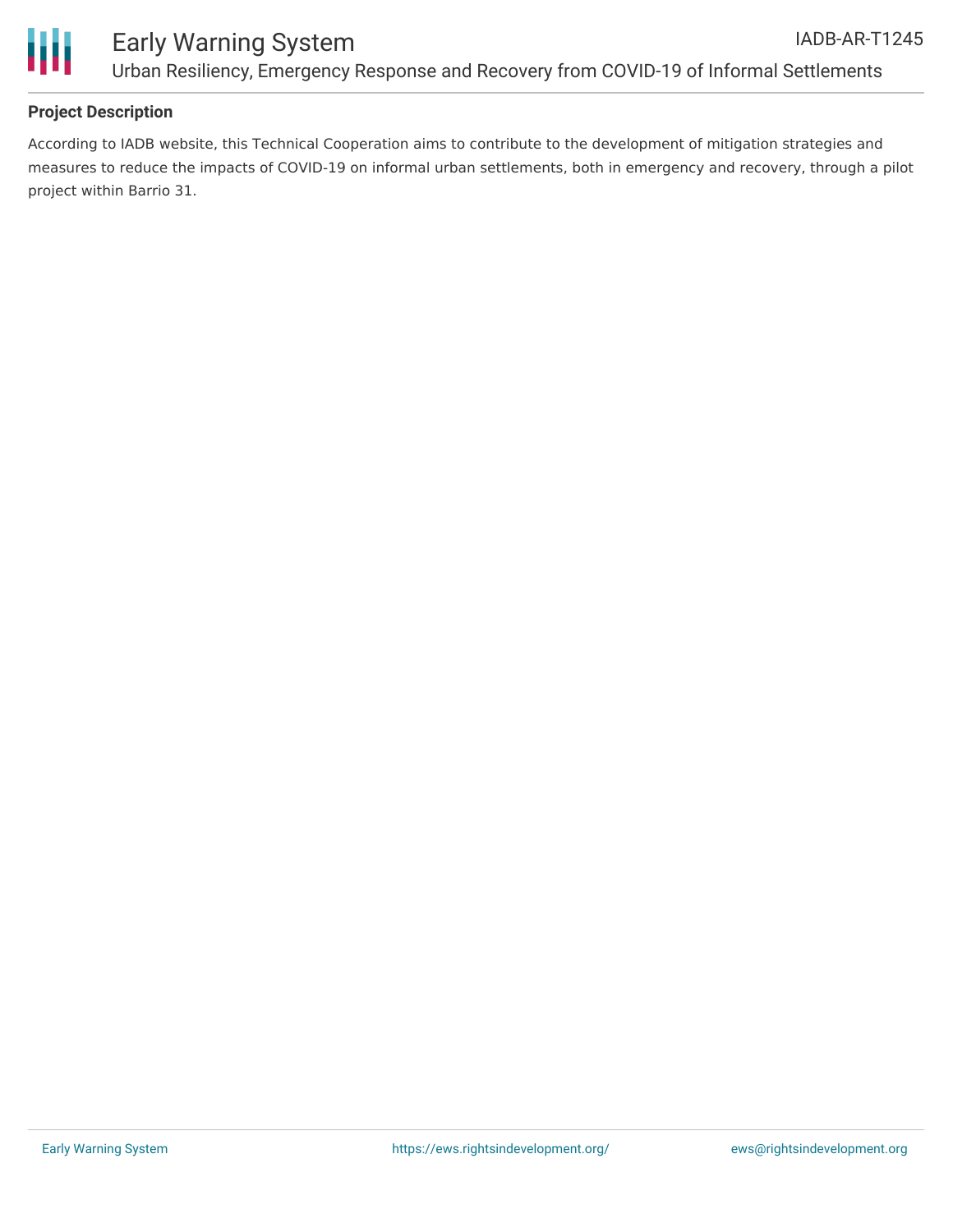

### **Investment Description**

• Inter-American Development Bank (IADB)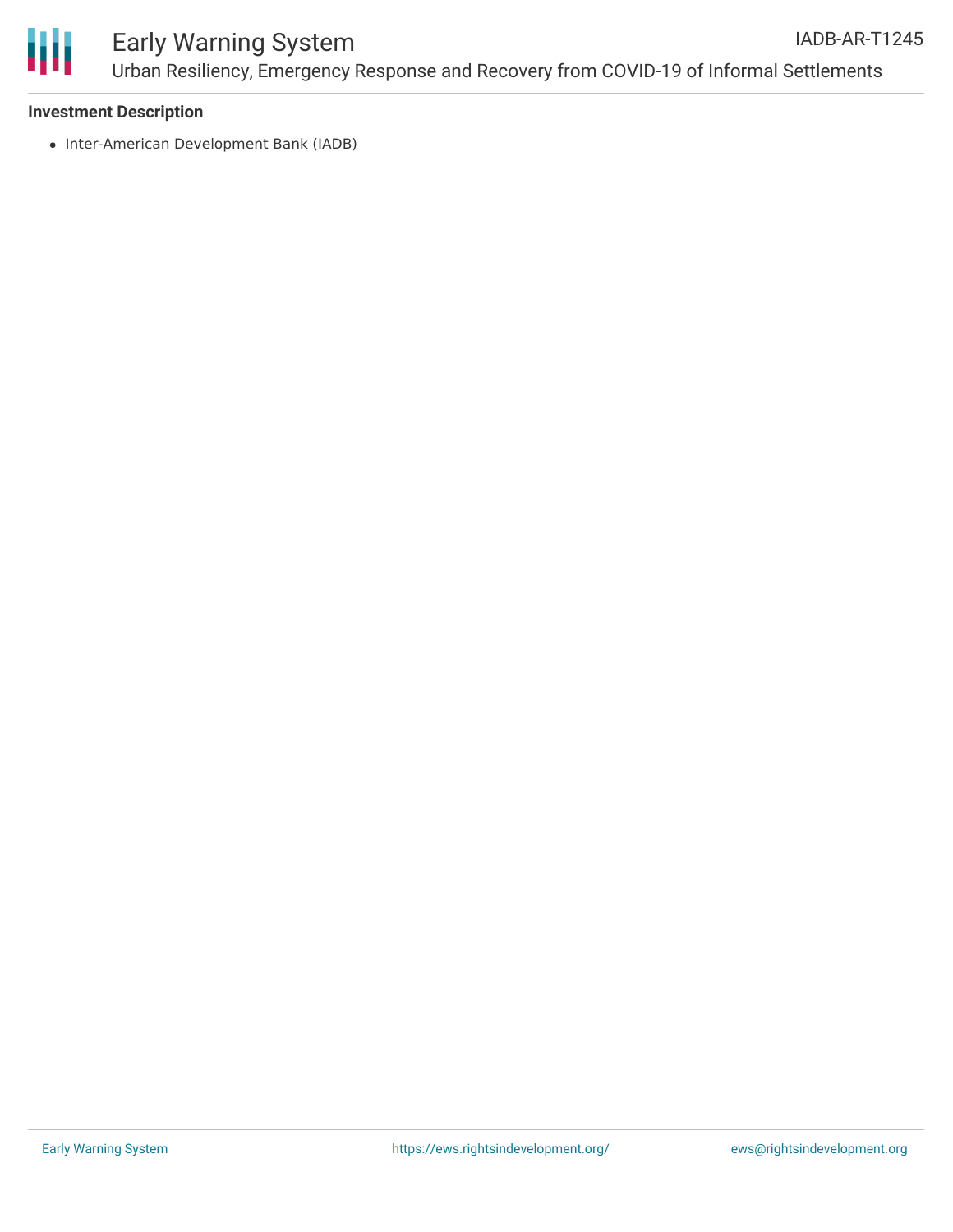## **Contact Information**

No contact information provided at the time of disclosure.

### **ACCOUNTABILITY MECHANISM OF IADB**

The Independent Consultation and Investigation Mechanism (MICI) is the independent complaint mechanism and fact-finding body for people who have been or are likely to be adversely affected by an Inter-American Development Bank (IDB) or Inter-American Investment Corporation (IIC)-funded project. If you submit a complaint to MICI, they may assist you in addressing the problems you raised through a dispute-resolution process with those implementing the project and/or through an investigation to assess whether the IDB or IIC is following its own policies for preventing or mitigating harm to people or the environment. You can submit a complaint by sending an email to MICI@iadb.org. You can learn more about the MICI and how to file a complaint at http://www.iadb.org/en/mici/mici,1752.html (in English) or http://www.iadb.org/es/mici/mici,1752.html (Spanish).